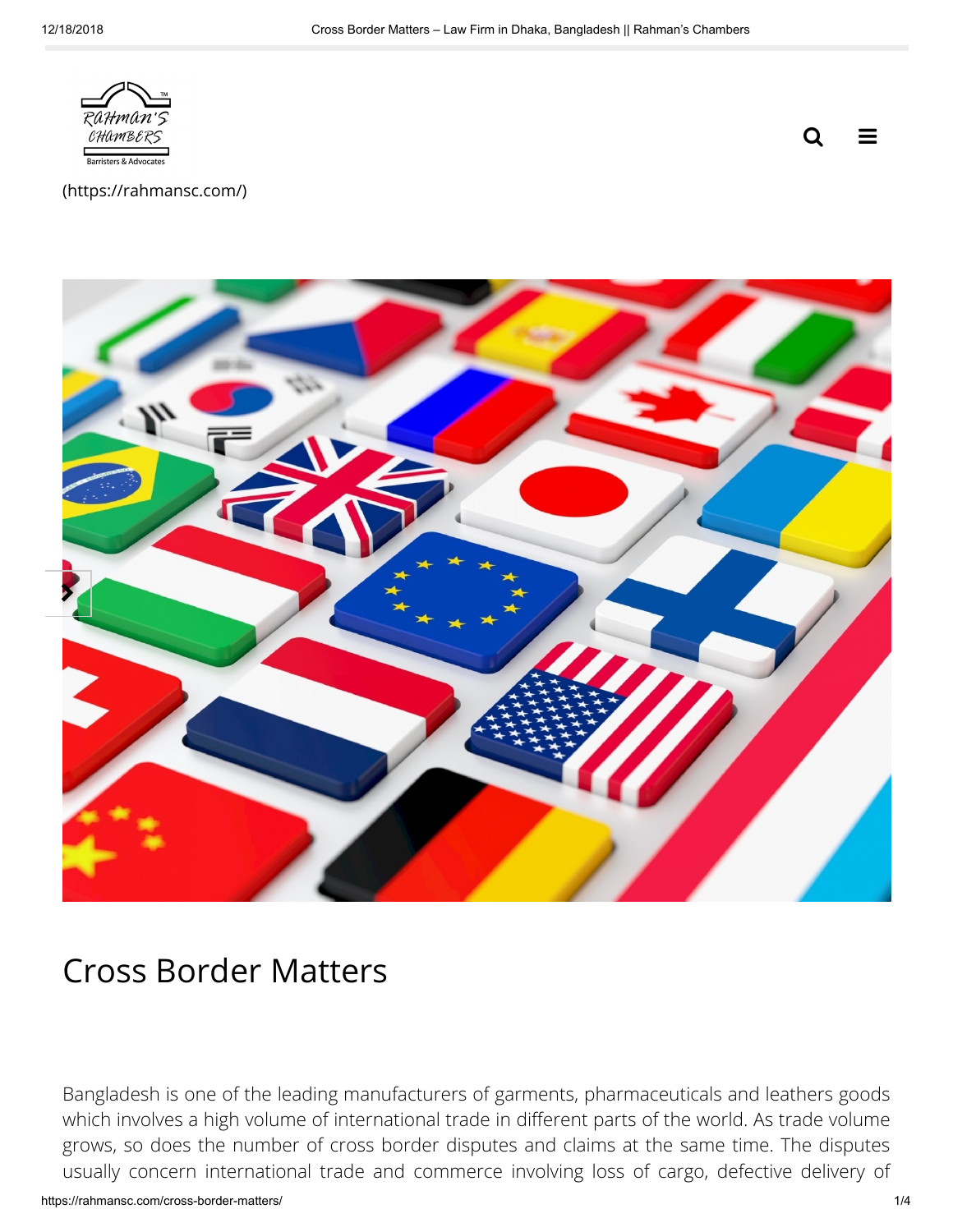cargo, default in payment etc. Besides, large number of cross border disputes are also taking place in relation to payment of loan, investment, shipping. In the absence of any arbitration clause the only recourse available is to rely on the conflict of laws principle and select appropriate forums where the matter can be brought before Court of law.

Forum shopping is, historically, a challenging work as contesting parties reach an agreement on forum. The legal service is cross border matter which also challenging as it involves knowledge on different jurisdiction, legal and other resources. As a leading law firm in international trade and commerce and also admiralty laws, we have the opportunity to deal with a number of cross border matter.



The Chambers' Cross Border Disputes practice commenced when Mr. Mohammed Forrukh Rahman successfully represented the Central Bank in international trade disputes involving loss of cargo due to false delivery in the land mark decision reported in 2 CLR (HC) 586; 19 MLR (HC) 336.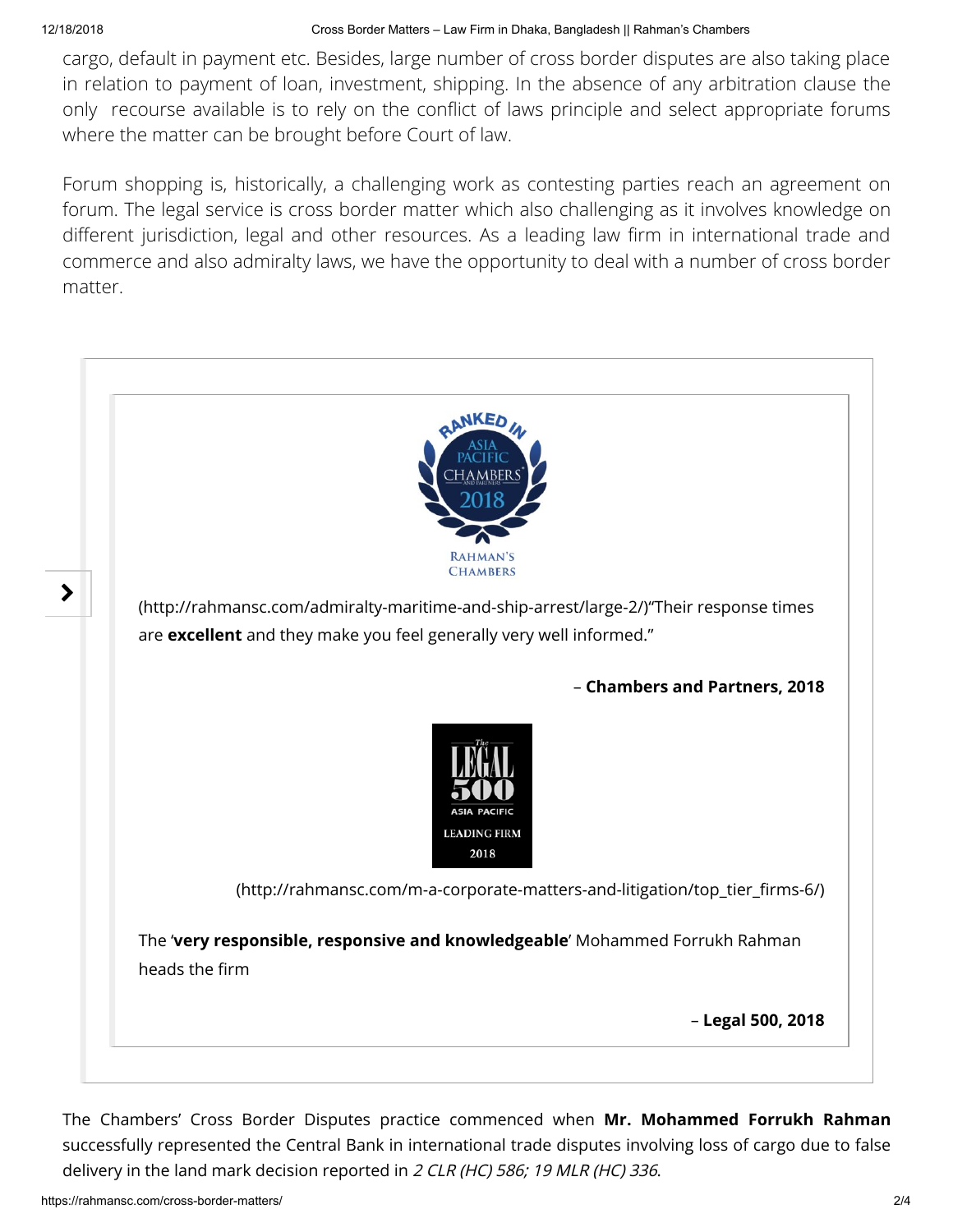Over the years the Firm, has been engaged by Clients to deal with a number of cross border claims notably, as given below:

- We represented UK P&I Club and the owner of M.V. SUPRAMAX VIVI in a collusion matter which took place in Bangladesh but the Parties chose Singapore are a forum and decided not to appear before Bangladesh Courts. As Bangladesh counsel we worked together with HFW, an international law firm and were actively involved in advising, drafting based on conflict of law principles challenging the jurisdiction of Singapore.
- We advised our client over a dispute involving fraudulent delivery of cargo from another country where we actively participated in issuing legal notice and also contacting lawyer of that country to bring a proceeding against the suppliers
- We advised A.P. Moller Maersk Line over issues involving shipment and exchange control regulation of a letter of indemnity effecting Bangladesh, India, Pakistan and the countries who have legislation and provided them with concrete advise which was later implemented with regards to shipping date

## Our service includes:



- Cross Border claim
- Conflict of law matters
- Cross border litigation

## Our Related Lawyers

- [International Department \(http://rahmansc.com/rahmansc-attorneys/#international\)](http://rahmansc.com/rahmansc-attorneys/#international)
- [Supreme Court Team \(http://rahmansc.com/rahmansc-attorneys/#dispute-resolution\)](http://rahmansc.com/rahmansc-attorneys/#dispute-resolution)
- [ADR & Tribunals Team \(http://rahmansc.com/rahmansc-attorneys/#dispute-resolution\)](http://rahmansc.com/rahmansc-attorneys/#dispute-resolution)
- [Banani Lawyers \(http://rahmansc.com/rahmansc-attorneys/#dispute-resolution\)](http://rahmansc.com/rahmansc-attorneys/#dispute-resolution)

# Our Clients:

- UK P&I Club
- A.P. Moller Maersk Line
- Plastoccats Limited